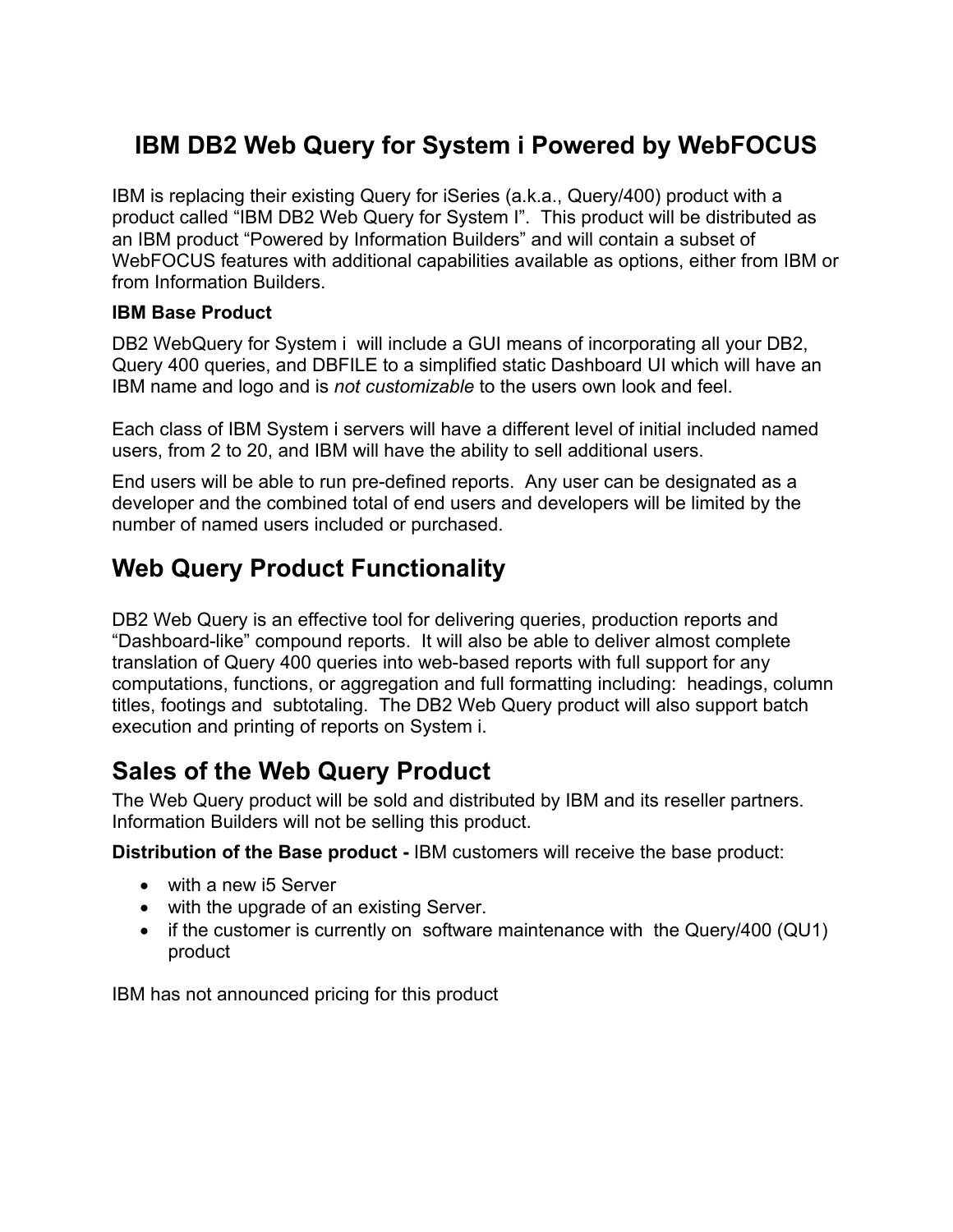## **Information Builders and IBM**

Information Builders and IBM have been partners since the founding of Information Builders in 1977. Information Builders' IBM complementary solutions allow customers to capitalize on all the data and applications within System i5, iSeries, or AS/400 and provide robust enterprise reporting for growing organizations.

With WebFOCUS, actionable information is available to employees, management, customers, vendors, and partners via the Web, geographic information systems (GIS), Excel, PDFs, or e-mail. All the key information can be integrated and reported on in the format you want, whenever, and however you need it. Because WebFOCUS runs natively on System i5, NT, UNIX, and Linux the data you need for reporting – including from JD Edwards, Query/400, DB2, or SAP – is readily accessed and distributed.

Together, Information Builders and IBM provide faster, more secure, and extremely reliable ways to simplify your IT environment by reducing the number of servers needed and making vital information available and easy to access.

## **Why Partner with Information Builders?**

As an IBM partner, you can be the first to offer your System I customers access to the replacement for Query/400 – DB2 Web Query. Information Builders will offer prospects/customers educational and additional product offerings to access and integrate more databases and applications – like JD Edwards, Lawson, and ESSBASE. Partner with Information Builders to receive:

- finder's fees
- certification
- co-marketing
- sub-contracting agreements

#### **For more information, contact:**

**Mike Edwartowski mike\_edwartowski@ibi.com 248/641-8820**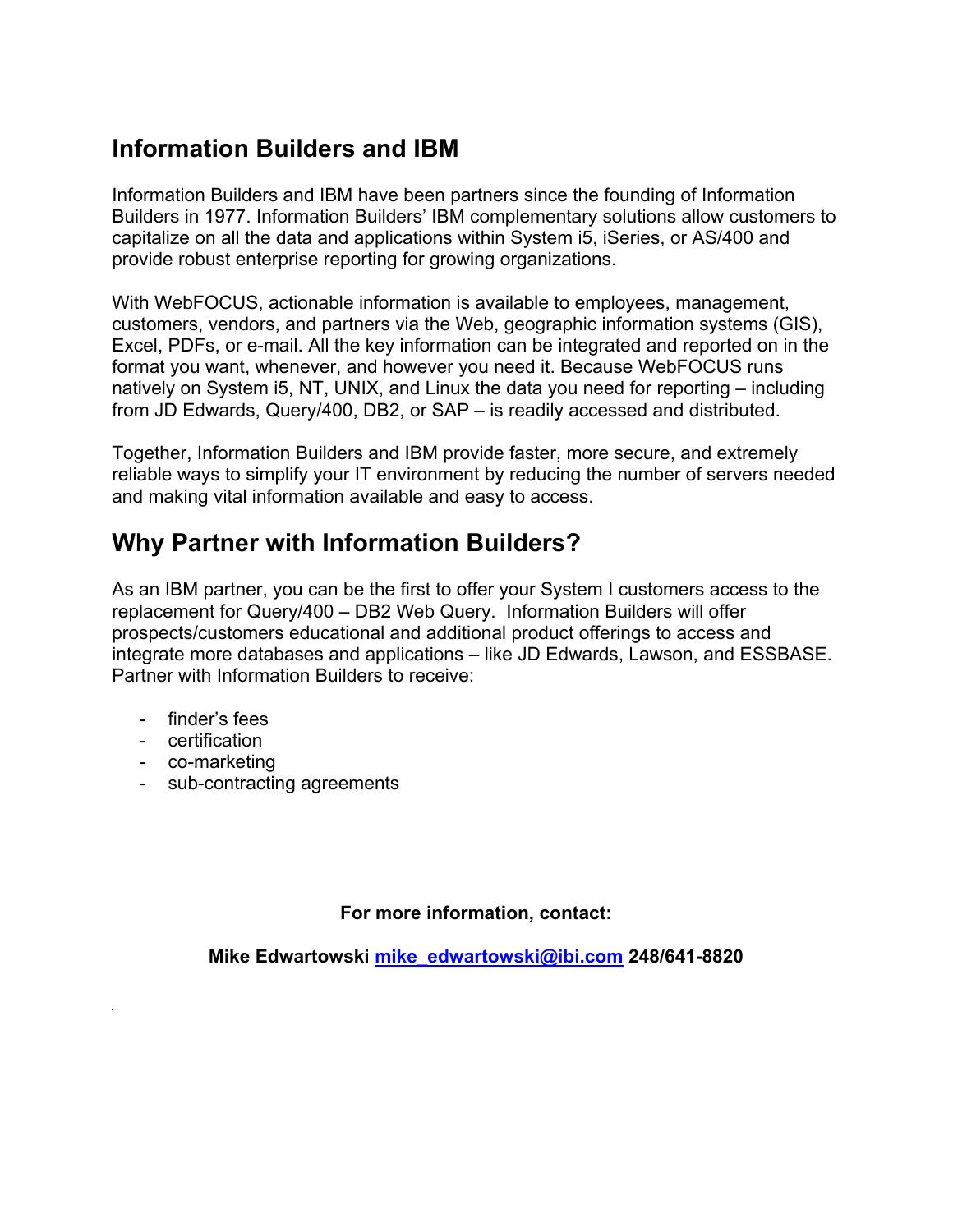### **Positioning IBM BD2 Web Query for System i vs. WebFOCUS**

#### **General Overview:**

IBM is replacing their existing Query for iSeries (a.k.a., Query/400) product with a joint product called "IBM DB2 Web Query for System i," (a.k.a., Web Query) which will include WebFOCUS. This product will be distributed as an IBM product "Powered by Information Builders" and will contain a limited version of WebFOCUS.

#### **IBM Base Product**

The IBM base product will include a WebFOCUS Reporting server with three adapters: -

- DB2 (on System i only)
- DBFILE (System i indexed files)
- Ouery 400 Ouery adapter (for translating O400 queries.)

It will also include a simplified static Dashboard UI which will have an IBM name and logo and is *not customizable* to the users own look and feel.

Each class of IBM System i server will have a different level of initial included named users, from 2 to 20, and IBM will have the ability to sell additional users. Any of these users can have access to Report Assistant, Graph Assistant and Power Reporter but will not have access to *OLAP or Active Reports* in the base product.

End users will have no control over their dashboard content. They will only be able to run pre-defined reports. Any user can be designated as a developer and the combined total of end users and developers will be limited by the number of named users included or purchased.

#### **IBM Up-sell:**

There are four features IBM can sell on top of the base product:

- 1. Active Reports
- 2. OLAP Analysis
- 3. A special version of MRE Developer (This version allows access only to the HTML Layout, Synonym Editor, and SQL Wizard tools. No other access is allowed. This includes Report Painter, PDF Layout Painter, FML, and Dialog Manager.)
- 4. Additional users

# **Web Query Product Functionality**

The IBM Web Query base product will give users the same report development capabilities as any of our own MRE users who have RA, GA and Power Painter. If they purchase the options they will also have Active Reports and the ability to deliver custom launch pages through a limited version of Dev Studio.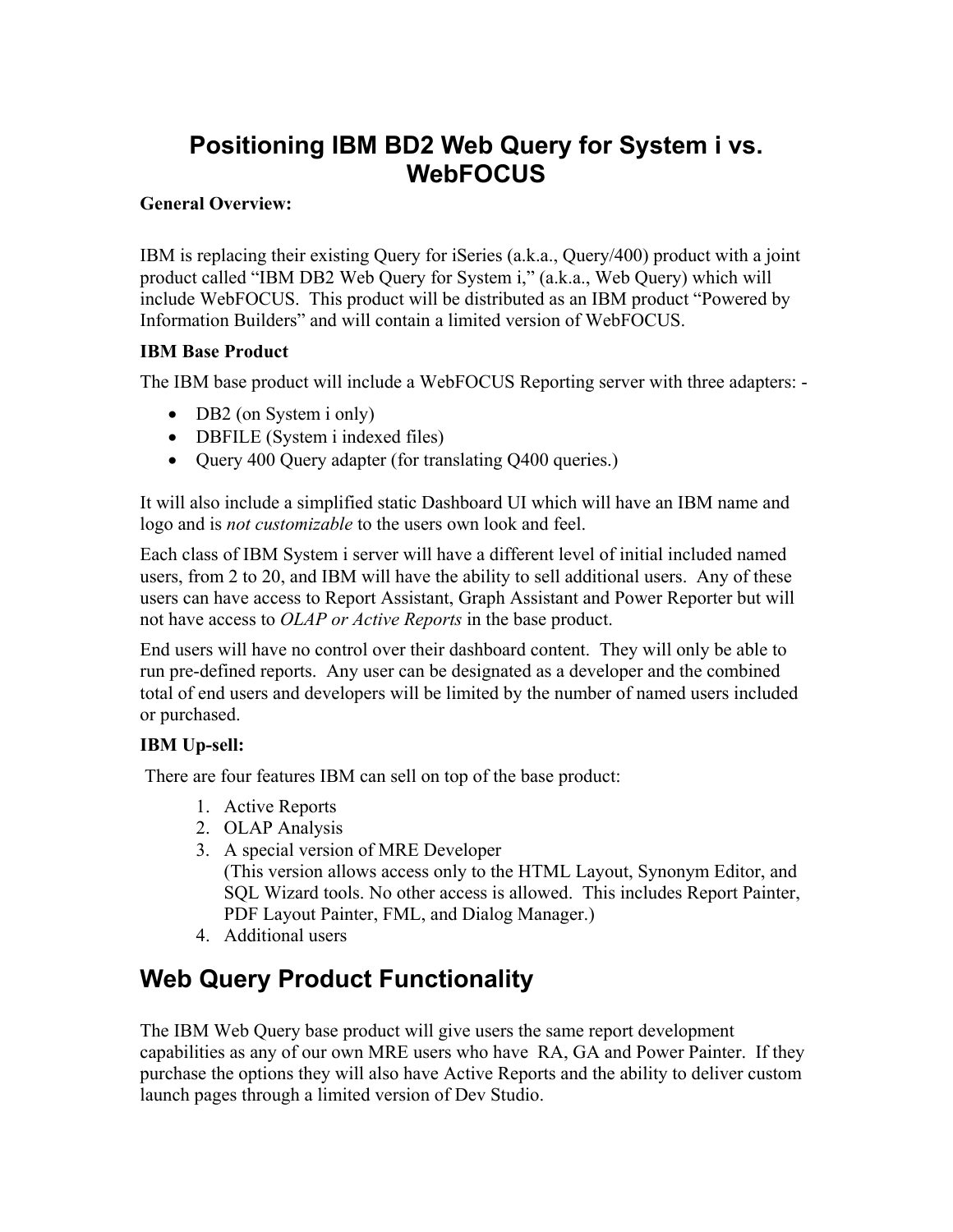Based on this functionality Web Query should be an effective tool for delivering queries, production reports and limited "Dashboard-like" compound reports. It will also be able to deliver almost complete translation of Query 400 queries into WebFOCUS reports with full support for any computations, functions, or aggregation and full formatting including: headings, column titles, footings and subtotaling. The Web Query product will also support batch execution and printing of reports on System i.

Some of these functions are new to the WebFOCUS product and will be delivered in the main product in current or future releases.

# **Sales of the Web Query Product**

The Web Query product will be sold and distributed by IBM and its reseller partners. Information Builders will not be selling this product.

**Distribution of the Base product -** IBM customers will receive the base product:

- with a new i5 Server: If the user requests Query/400 (sometimes referred to within IBM as QU1) on a new server after the transition date to Web Query, they will be required to purchase the new product (referred to within IBM as OU2).
- with the upgrade of an existing Server: If the user requests Query/400 (QU1) during the upgrade of a server where the software tier increases (e.g., P10 to P20), they will be required to purchase the new Web Query (QU2) product.
- if the customer has software maintenance which includes the Query/400 (QU1) product at the time they request Web Query (QU2) they will receive the Web Query software from IBM, however, they will be required to immediately purchase a new software maintenance contract if they wish to have IBM/IBI support the new product.

## **Information Builders Up-sell**

IBI will up-sell all other features. Some upgrades will require the purchase of a full WebFOCUS server and some will not. The specific upgrade path for all products has not been decided at this time. The most significant upgrades for the IBM market fall in the following areas:

- Additional Adapters both off platform (Oracle on Unix, SQL Server) and ERP (Lawson, SAP)
- Data Migrator
- Report Caster
- Full Dashboard including custom UI, personalization, and user management
- Unlimited server (e.g. internet/intranet applications)
- Full Application Development (Dev Studio, report painter, PDF Painter, FML Painter and dialog manager)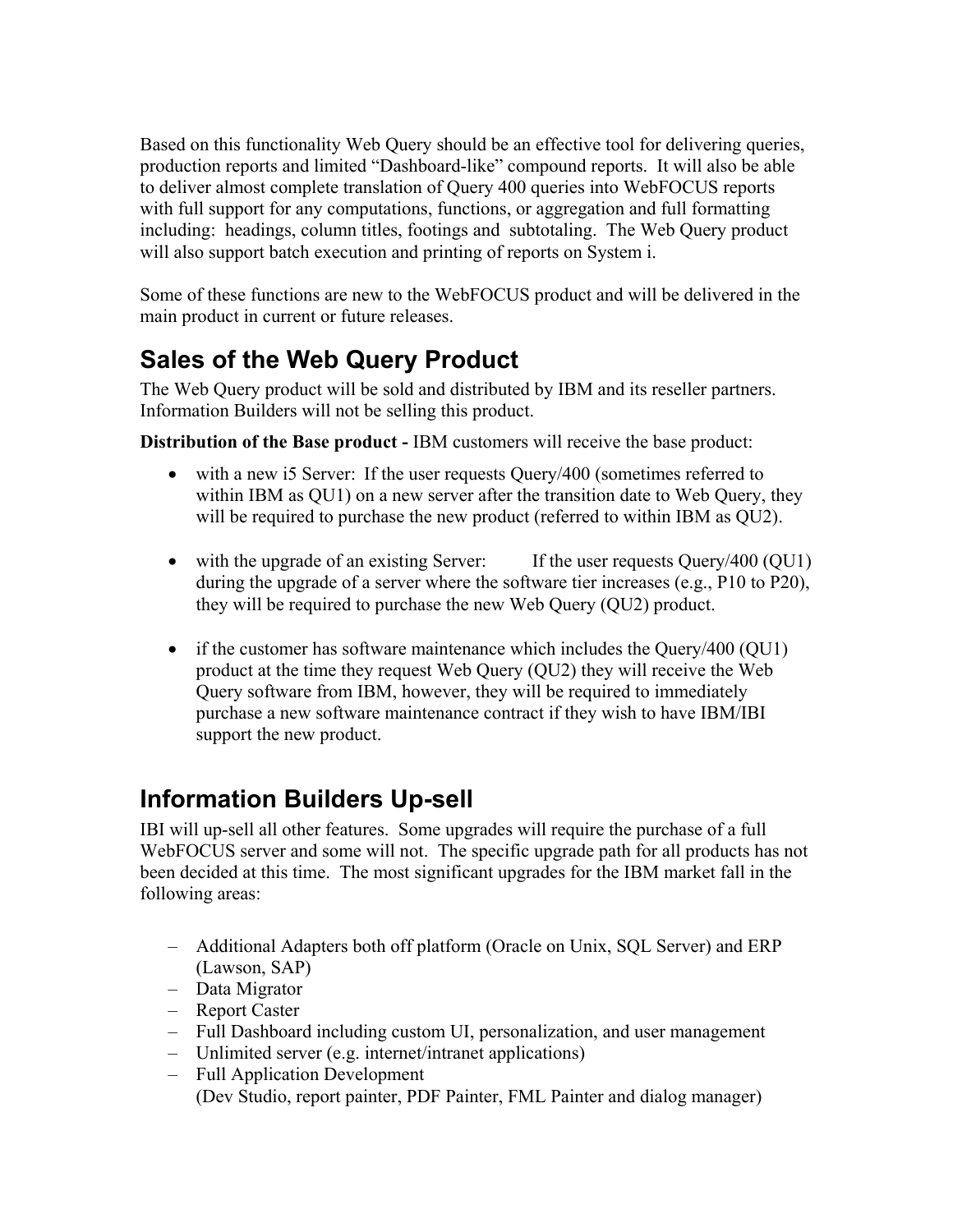- Visual Discovery
- iWay integration products

## **IBM Pricing and Positioning**

IBM has not announced pricing for their product, and will likely not do so until just before general availability in July. The only thing I can share with you is that the list pricing of the IBM product with all options is generally a small fraction of our list prices for WebFOCUS.

The thing to remember is the IBM product is a query tool, not a full BI solution.

As such:

- 1. it is always limited to a set number of named users (in most cases fewer than 6 on initial installation)
- 2. there is no provision for unlimited user Internet or Intranet applications
- 3. it is limited to non ERP Data on the i5 systems
- 4. it does not do information distribution (Casting)
- 5. it does not have a full dashboard capability no BID or Visual Discovery
- 6. it does not support FML or Dialog Manager no application scripting
- 7. it does not have a flexible security implementation no Realm Driver

## **Credit for the IBM Web Query product in upgrade deals**

A special program is being developed to allow for discounts in upgrade situations based on the presence of the IBM Web Query product on a particular system. Once IBM pricing is released we will share the details of this program with the field. This program will allow us to sell to IBM sites without competing with the IBM Web Query product, and it will minimize channel conflict when we work with IBM on opportunities.

# **Marketing of Web Query**

We will not be directly marketing this product on behalf of IBM or its partners. We should be open to assisting IBM and its partners in understanding the capabilities of WebFOCUS in support of their selling the OEM product. We will continue to support our presence in the System i marketplace through customer references and some additional programs (Webinars, direct mail.)

### **Partners**

Your Regional Partner Managers are all actively working with IBM and their partners. This ensures the continuation of the relationship with IBM and allows us to get involved in sales cycles that have business requirements above and beyond those offered within the DB2 Web Query version.